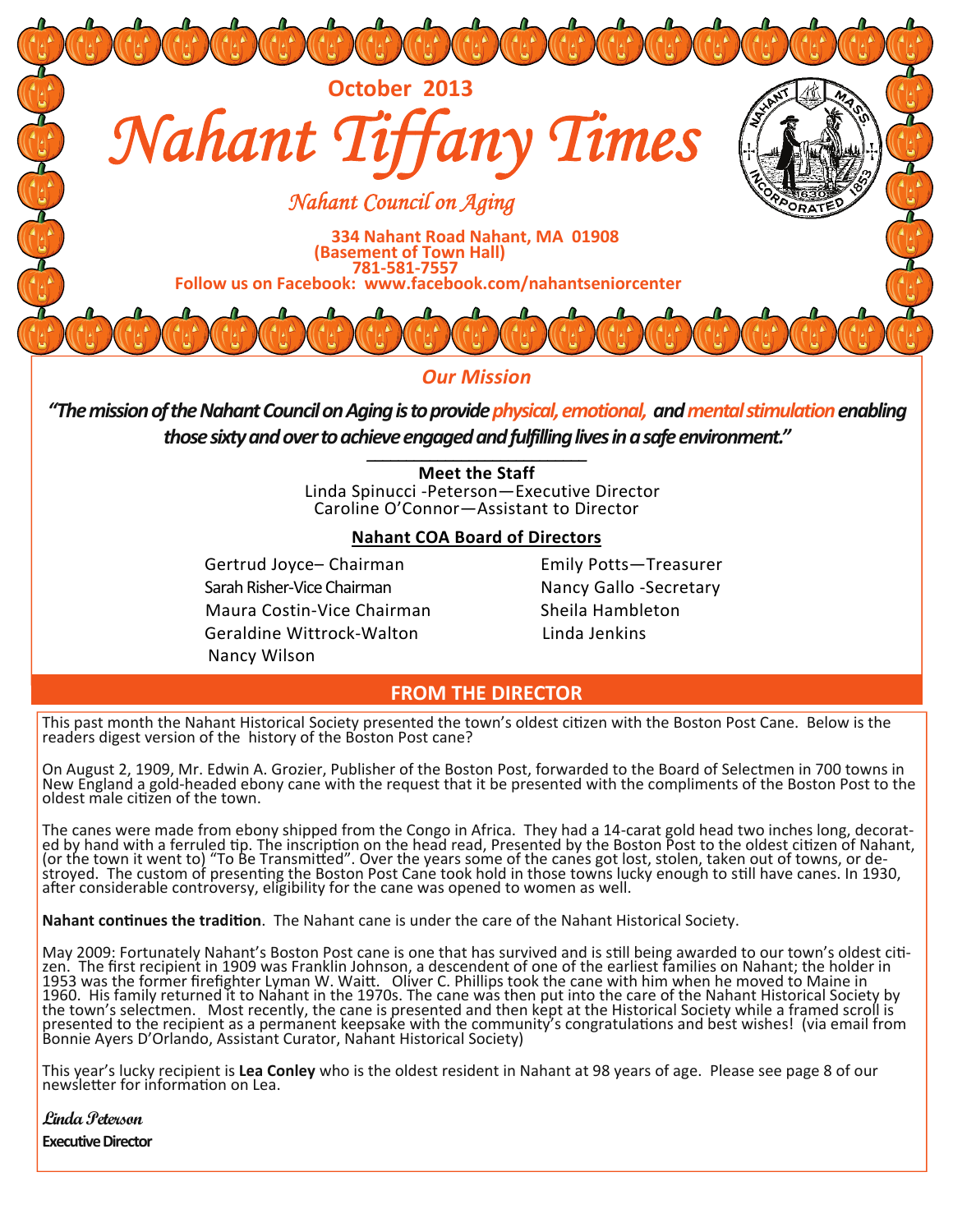# **"ON THE GO" SENIORS**

It is with a heavy heart that I sit at my keyboard and past this information on, our bus driver, Joe Desmond is retiring effective September 30th after 8 years as our driver. Joe is always friendly, patient, attentive and flexible. All qualities needed to service the public. He will be sorely missed.

| Saturday October 5th                                                               | "Enjoying Cultures of Our World" Highlighting the Asian Cultures of Thailand, Japan, &<br>China. Featuring foods from those countries, entertainment from Cambodia, costumes<br>(worn by the volunteers) from Japan and educational information. The evening festivi-<br>ties will take place at the Town Hall Auditorium from 6:00pm - 11:00pm. Tickets are<br>\$10.00 and includes a free beer or wine. Additional drink vouchers are \$2.00 each.<br>Tickets can be purchased at the Tiffany Room or at the door. |  |  |  |  |  |  |
|------------------------------------------------------------------------------------|----------------------------------------------------------------------------------------------------------------------------------------------------------------------------------------------------------------------------------------------------------------------------------------------------------------------------------------------------------------------------------------------------------------------------------------------------------------------------------------------------------------------|--|--|--|--|--|--|
| <b>Tuesday October 8th</b>                                                         | "Topsfield Fair" Join us again this year as we visit America's oldest agricultural fair. The<br>Topsfield Fair began in 1818 when the Essex Agricultural Society, was officially granted<br>a charter on June 12th of that year.<br>Leaving Tiffany Room @ 12:30pm                                                                                                                                                                                                                                                   |  |  |  |  |  |  |
| <b>Thursday October 10th</b>                                                       | "Fall Foliage Trip" to Rockport A nice relaxing day in Rockport, with lunch on Pigeon<br>Cove, shopping and a visit to a farm stand along the way.<br>Leaving Tiffany Room @ 10:00am                                                                                                                                                                                                                                                                                                                                 |  |  |  |  |  |  |
| <b>Wednesday October 23rd</b>                                                      | "Lunch and a Movie" Movie and restaurant to be determined. Contact the Tiffany<br>Room for details.<br>Leaving Tiffany Room @ 11:30am.                                                                                                                                                                                                                                                                                                                                                                               |  |  |  |  |  |  |
| <b>Thursday October 31st</b>                                                       | <b>COA's annual Halloween Party.</b> Wear your best costume and join us for a special lunch<br>prepared by a guest chef, birthday cake and ice cream sundaes will be served. Prizes<br>for the best costume will be presented. Costume parade will begin at 11:15 so be here<br>for $11:00$ .                                                                                                                                                                                                                        |  |  |  |  |  |  |
| <b>Friday October 11th</b><br>1:00 p.m.<br><b>Friday October 25th</b><br>1:00 p.m. | <b>FRIDAY AFTERNOON AT THE MOVIES</b><br>Breakfast at Tiffany's<br>Marley & Me                                                                                                                                                                                                                                                                                                                                                                                                                                       |  |  |  |  |  |  |

Van Transportation is available for COA activities and trips, call 781-581-7557. Information and calendar are subject to change. Please call, check the cable TV station, the Nahant website or email me at lpeterson@nahant.org for updates on other programs, trips & events.

# **COMING ATTRACTIONS**

# Anyone Interested in a 2 Day Escape to the White Mountains Hotel & Resort in North Conway, NH?



2 Days / 1 Night includes 3 meals (including Grand Sunday Brunch). 2 holiday shows, special cocktail prices, Santa visit and a gift.

**Tour Dates: December 1—2, 2013**

\$230. double \$280. single \$220. triple ‐ Payment plans available

If you have an interest, please contact Linda Peterson for further details and to sign up, contact Linda Peterson: 781‐581‐7557.

(Must have 35 reservations, so tell a friend).

**Wednesday, December 11th "Miracle on 34th Street"** at the Stoneham Theatre. Leaving the Tiffany Room at 12:45 for a 2:00 PM matinee. Dinner will follow the matinee at a restaurant TBD.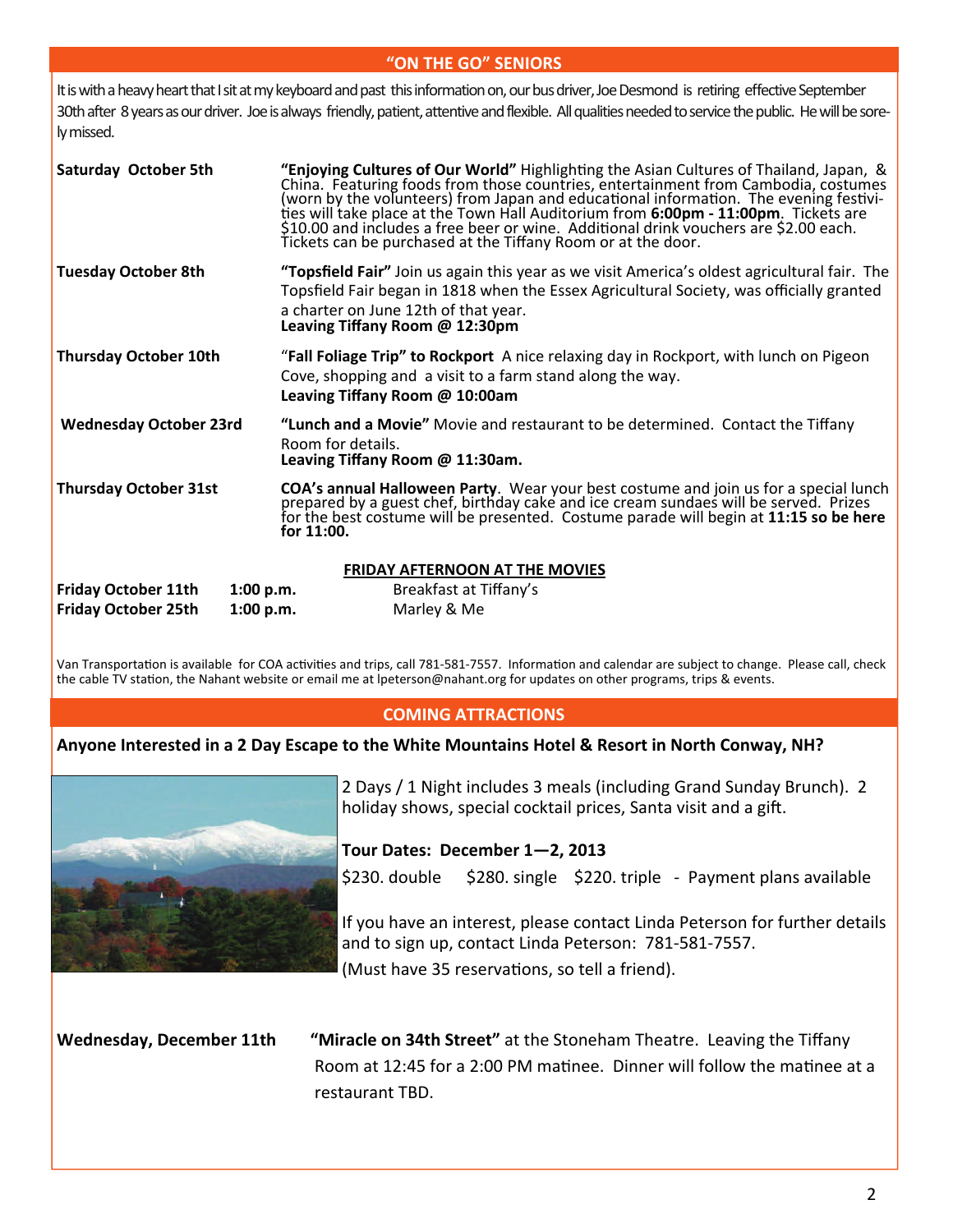## **AFFORDABLE CARE ACT**

In March 2010, President Obama signed comprehensive health reform, the Patient Protection and Afforda-<br>ble Care Act (ACA), into law. The law makes preventive care—including family planning and related ser-<br>vices—more acces

Open enrollment begins on October 1st for medical coverage beginning January 1, 2014. The Nahant Town<br>Hall along with the COA and our town physician, Dr Ed Tarlov has invited, a representative from the Mass Dept of Health and Human Services to explain how the ACA impacts us. Join us on Tuesday, October 22nd at<br>12:30 in the Tiffany Room for this informative discussion. Light refreshments will be served.

# **6 STEPS TO PREVENT A FALL**

Sunday September 22 was Falls Prevention Awareness Day. The National Council on Aging published this<br>information to help you take control of your health with these 6 steps to prevent a fall. They say that every<br>15 seconds,

- 1. Find a good balance and exercise program. Look to build balance, strength, and flexibility. Find a pro‐ gram that you like and take a friend.
- 2. Talk to your health care provider. Ask for an assessment of your risk of falling and share your history of recent falls.<br>3. Regularly review your medications with your doctor or pharmacist. Make sure side effects aren't
- Regularly review your medications with your doctor or pharmacist. Make sure side effects aren't in-<br>creasing your risk of falling. Take medications only as prescribed.
- 4. Get your vision and hearing checked annually and update your eyeglasses. Your eyes and ears are key to keeping you on your feet.
- 5. Keep your home safe. Remove tripping hazards, increase lighting, make stairs safe, and install grab bars in key areas.
- 6. Talk to your family members. Enlist their support in taking simple steps to stay safe. Falls are not just a<br>seniors' issue.

# **COMMUNITY INFORMATION**

Solimine Funeral Homes is introducing a newsletter called "Community Connections" below are two articles that I thought would be of interest to the town of Nahant.

The North Shore Alzheimer's Partnership is holding their 15<sup>th</sup> annual Caregiver's Connections Conference on Saturday, November 2<sup>nd</sup> in Danvers. There will be workshops with key information for caregivers of those with Alzheimer's, Dementia, Parkinson's and other diseases that affect the elderly. This conference will be held at the Doubletree Ferncroft in Danvers from 8:30 am to 1:30 pm.

This partnership was established in 1996 as a collaboration of public, private, professional and family caregivers. Their goal is to enhance the availability of community resources for dementia victims and their families.

Those interested in attending the conference are encourage to visit the North Shore Alzheimer's Partnership website at [www.alzheimerspartnership.org](http://www.alzheimerspartnership.org) as details will be available closer to the date of the conference.

Free Estate Planning Seminars will be held at Solimine Funeral Home on Wednesday, October 23<sup>rd</sup>. There will be 2 sessions on October 23<sup>rd</sup>, 2PM and 6:30PM. This seminar will be sponsored by Solimine Funeral Homs and will feature Nahant's Steve Smith from Stephen Smith Law Firm in Lynn and Joel Solimine, funeral director. Attorney Smith will discuss financial and legal strategies and requirements for effective estate planning and asset protection, including accessing Medicaid and Veteran's funding benefits. Joel Solimine will discuss the choices available today regarding personalized funeral services, options regarding cremation, and pre-planning.

Anyone interested in learning about these essential estate planning concerns is invited to attend this seminar. To register for this free event, call 781 595-1492. All attendees will receive a complimentary Planning Guide and refreshments will be served.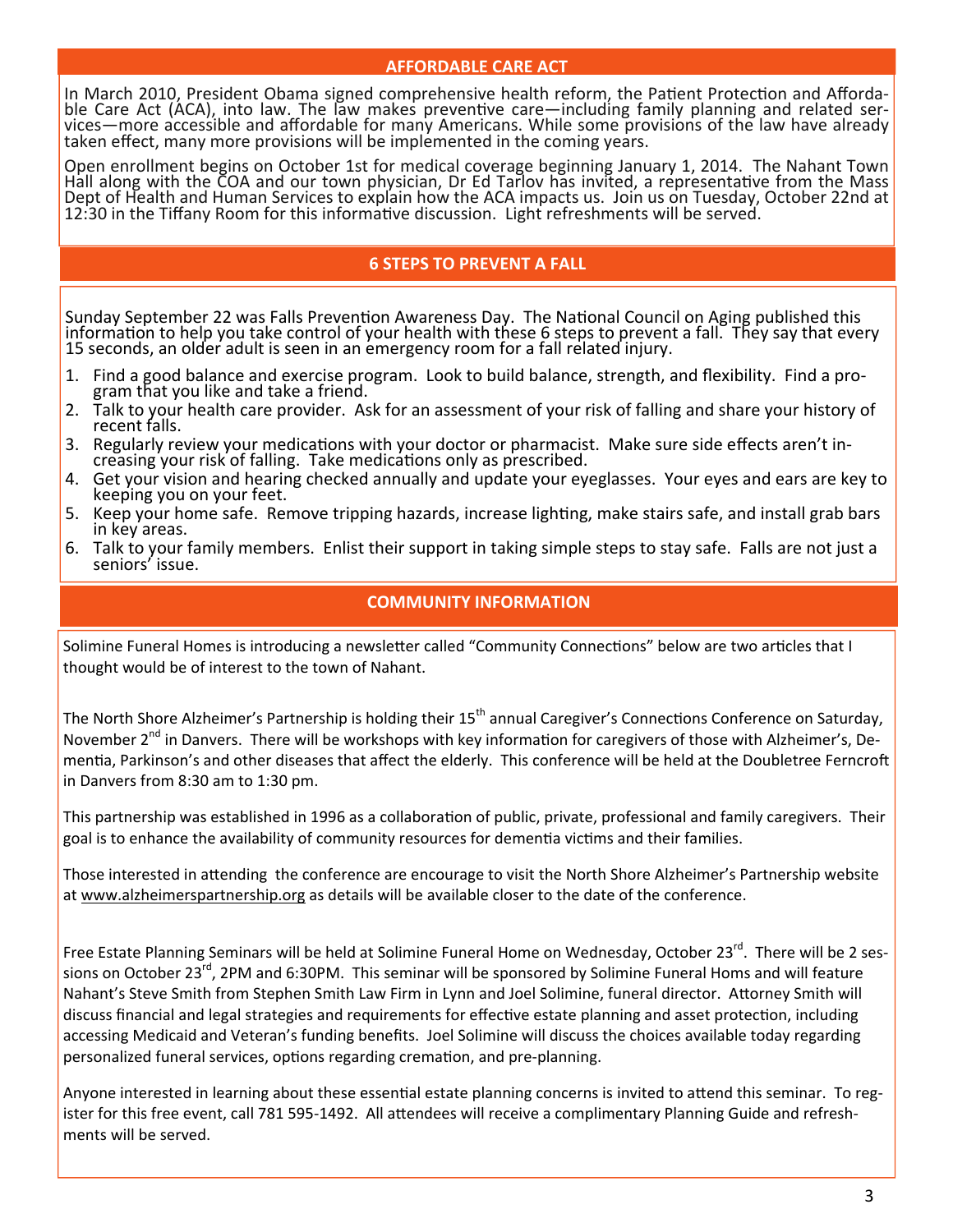# **FOOD FOR THOUGHT**

# **TIFFANY CAFÉ LUNCH PROGRAM**

**Served everyday at 11:30 ‐ 12:30**

All meals served with 1% milk, bread, crackers & soup<br>Requested Donation - \$2.00

Wednesday 2th Wednesday 9th Tuesday 15th Wednesday 23rd Wednesday 30th

# **Thursday 31th CelebraƟng October Birthdays**

# **FOOD SHOPPING PROGRAM**

| Market Basket and Vinnin Square | 12:30 P.M. |
|---------------------------------|------------|
| Market Basket and Vinnin Square | 12:30 P.M. |
| Market Basket and Vinnin Square | 12:30 P.M. |
| Market Basket and Vinnin Square | 12:30 P.M. |
| Market Basket and Vinnin Square | 12:30 P.M. |

# **HEALTHY EATING**

# **Seared Scallops with Crispy Leeks**

Herb-crusted scallops served with crispy baked leeks make an easy yet impressive dish to serve to friends

#### **Ingredients**

- 1 medium leek, white and light green parts only
- 2 teaspoons plus 1 tablespoon extra‐virgin olive oil, divided
- 2 tablespoons all‐purpose flour
- 1 teaspoon paprika

1 teaspoon garlic powder, divided

- 1/2 teaspoon salt, divided
- 1 teaspoon Italian seasoning
- 1/2 teaspoon freshly grated lemon zest
- 1/2 teaspoon freshly ground pepper
- 1 pound dry sea scallops, tough side muscle removed

#### **PreparaƟon**

1. Preheat oven to 425°F.

2. Cut leek in half lengthwise, then cut each piece in half crosswise. Cut each quarter into long, thin strips. Rinse the strips in hot water and pat dry. Toss in a medium bowl with 2 teaspoons oil. Sprinkle flour, paprika solve and 1/4 teaspoon salt over the leeks; toss well to combine. Spread in an even layer on a baking sheet. Bake, striving once or twice, until the leeks are crispy and golden brown, 10 to 12 minutes. Let stand on the bak

3. Meanwhile, combine the remaining 1/2 teaspoon garlic powder and 1/4 teaspoon salt with Italian seasoning, lemon zest and pepper in a small bowl. Pat scallops dry and sprinkle both sides with the seasoning mixture. Heat

**top. Makes: 4 servings** 

**The Nutrition Program** is a service provided through Title III-C of the Older Americans Act. The Department of Elder Services manage 27 nutrition programs located through the state serving over 8 % million meals to seniors each year either in their home or at congregate meal sites. The Tiffany Room is a congregate meal site managed by Greater Lynn Senior Services (GLSS) along with the Meals on Wheels program.

StarƟng this month, GLSS is introducing a new food delivery service, *City Fresh*. *City Fresh* is located in Boston and began in 1994 with a take-out lunch operation in Roxbury that offered fresh, home-style ethnic foods. Five years later, *City Fresh* started serving schools and childcare centers, and diversified its menu to provide options for every taste. Today, they make thousands of delicious, affordable meals from scratch, and deliver them to childcare centers, schools and rehabilitation and eldercare programs throughout Eastern Massachusetts.

To welcome our new food delivery service, for the month of October, I am offering a free lunch to seniors who have never come to the Tiffany Room for lunch. Just call a day or two before you want to come in to reserve your meal. The menu is published in this newsletter so pick the meal that interests you and join us.

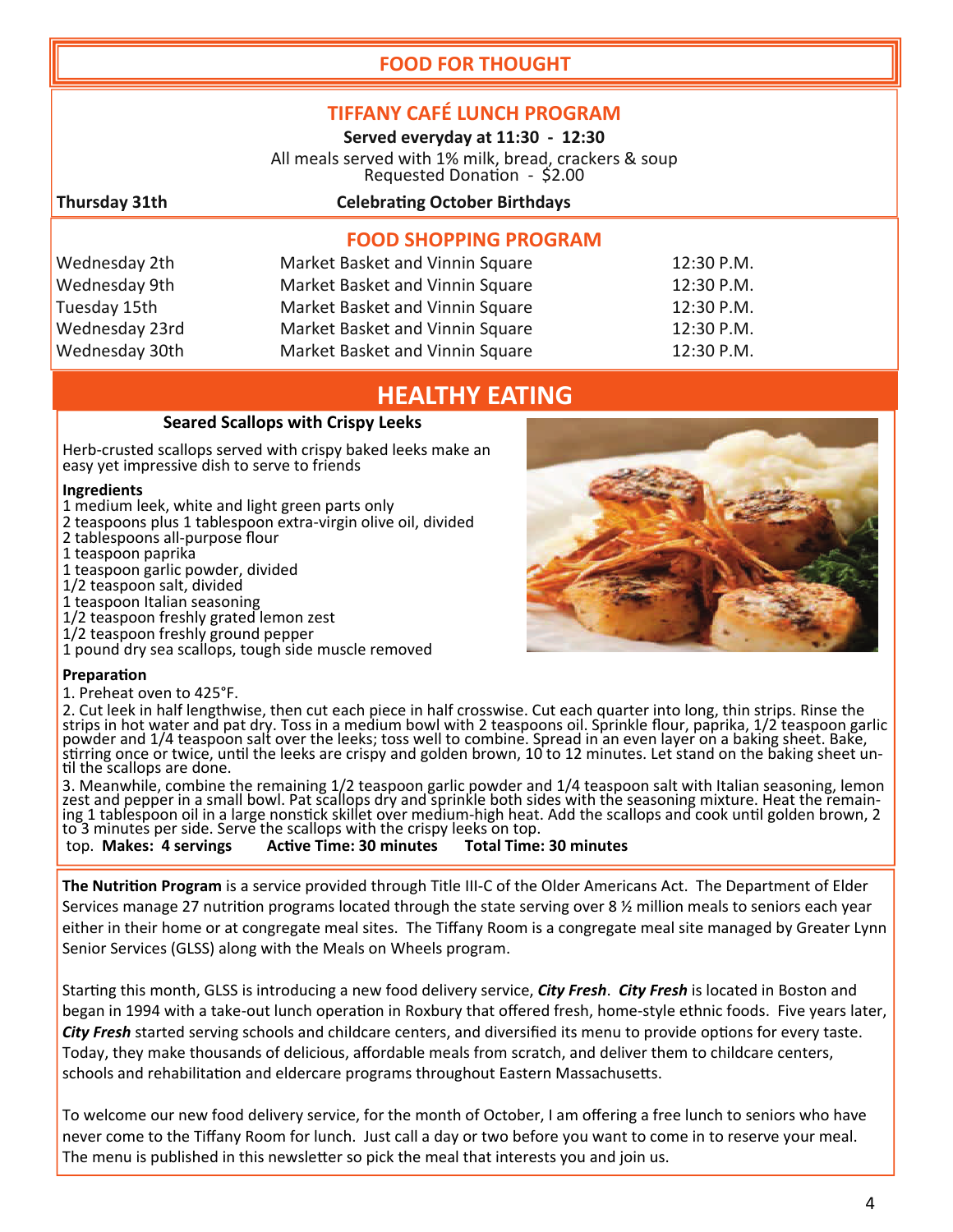# **Tiffany Café Menu OCTOBER 2013**  *"One should eat to live not live to eat" ~Moliere~*



 *\*\*= HIGH SODIUM ITEM* 

| <b>Monday</b>                                                                                                                           | <b>Tuesday</b>                                                                                                                                                             | Wednesday                                                                                                                                            | <b>Thursday</b>                                                                                                                                    | Friday                                                                                                                                |
|-----------------------------------------------------------------------------------------------------------------------------------------|----------------------------------------------------------------------------------------------------------------------------------------------------------------------------|------------------------------------------------------------------------------------------------------------------------------------------------------|----------------------------------------------------------------------------------------------------------------------------------------------------|---------------------------------------------------------------------------------------------------------------------------------------|
| "Don't worry about<br>avoiding tempta-<br>tion as you grow<br>older, it will avoid<br>you.'<br>- Winston Churchill                      | Roast turkey/gravy<br>Winter squash<br>Garden salad/<br>dressing<br>Muffin Fresh fruit<br><b>ALTERNATIVE</b><br>Bbq tofu                                                   | $\overline{2}$<br>Chicken parmesan<br>Penne pasta<br><b>Broccoli</b><br>WW bread Pudding<br><b>ALTERNATIVE</b><br>Caribbean beef tips                | Lemon pepper pork<br>Black eyed peas &<br>rice<br>Garden salad/<br>dressing<br>Rye bread<br><b>ALTERNATIVE</b><br>Greek salad/pita<br>bread/hummus | Rosemary chicken<br>Corn/red pepper<br>Spinach<br>Fresh fruit<br><b>ALTERNATIVE</b><br>Oxtail/sauce                                   |
| Baked fish/diced<br>tomatoes<br>Rice & black beans<br>Italian blend veg.<br>Rye bread Cookie<br><b>ALTERNATIVE</b><br>Caribbean chicken | Boeuf bourguignon<br>Parsley boiled pota-<br>toes<br>Garden salad/<br>dressing<br>WW bread Pudding<br><b>ALTERNATIVE</b><br>Pasta & eggplant<br>meatballs                  | 9<br>Roast turkey/<br>mushroom sauce<br><b>Brown rice</b><br>Carrots<br>Italian bread Fresh<br>fruit<br><b>ALTERNATIVE</b><br>Latin pork             | 10<br>Stuffed shells/<br>marinara sauce<br>Garden salad/<br>dressing<br>WW bread<br>Fresh fruit<br><b>ALTERNATIVE</b><br>Stewed goat               | 11<br>Roast pork/gravy<br>Sour dill potatoes<br>California blend veg.<br>WW bread Fresh<br>fruit<br><b>ALTERNATIVE</b><br>WW pizza    |
| 14                                                                                                                                      | 15                                                                                                                                                                         | 16                                                                                                                                                   | 17                                                                                                                                                 | 18                                                                                                                                    |
| <b>HOLIDAY</b>                                                                                                                          | Southern style cod<br>filet<br>Rice & beans<br>Garden salad/<br>dressing<br>WW bread Fresh<br>fruit<br><b>ALTERNATIVE</b><br>3-bean chili                                  | Meatball stroganoff<br>Roasted potatoes<br>Carrots<br>WW bread Fresh<br>fruit<br><b>ALTERNATIVE</b><br><b>BBQ</b> pulled pork                        | Hamburger/roll<br>Ketchup/mustard<br>Sweet potato<br>wedges<br>Garden salad/<br>dressing<br><b>ALTERNATIVE</b><br>Turkey/citrus sauce              | Cheese tortellini/<br>meat sauce<br>Italian blend veg.<br>Italian bread<br>Fresh fruit<br><b>ALTERNATIVE</b><br>Tripe stew            |
| 21<br>Pork chop/gravy<br><b>Baked beans</b><br>Spinach<br>Corn bread Ap-<br>plesauce<br><b>ALTERNATIVE</b><br>Salsa chicken             | 22<br>Chicken/balsamic<br>citrus sauce<br>Garlic mashed pota-<br>ιο<br>Garden salad/<br>dressing<br>WW bread Pudding<br><b>ALTERNATIVE</b><br>Curried tofu/rice &<br>beans | 23<br>Salmon/dill sauce<br>Vegetable rice pilaf<br>Green beans<br>WW bread Fresh<br>fruit<br><b>ALTERNATIVE</b><br>Stuffed rigatoni/<br>tomato sauce | 24<br><b>Beef stew</b><br>Garden salad/dressing<br>WW bread<br>Fresh fruit<br><b>ALTERNATIVE</b><br>Baked tomato chili<br>chicken                  | 25<br><b>Turkey Milanese</b><br>Rice & beans<br><b>Broccoli</b><br>Rye bread<br><b>ALTERNATIVE</b><br>Chicharon frito<br>(fried pork) |
| Cheese lasagna/28<br>tomato sauce<br>Green peas<br>WW bread<br>Fresh fruit<br><b>ALTERNATIVE</b><br>Pork chops/gravy                    | 29<br><b>BBQ pulled pork</b><br>Mashed potato<br>Garden salad/<br>dressing<br>WW bread Fresh<br>fruit<br><b>ALTERNATIVE</b><br>Creole style baked                          | 30<br>Lemon & garlic<br>chicken<br>Red potatoes<br>Collard greens<br>Rye bread Pudding<br><b>ALTERNATIVE</b><br>Curried beef                         | 31<br><b>HALLOWEEN SPECIAL</b><br>Roasted chicken<br>Cranberry & herb<br>stuffing<br>Butternut squash<br>Halloween treat                           |                                                                                                                                       |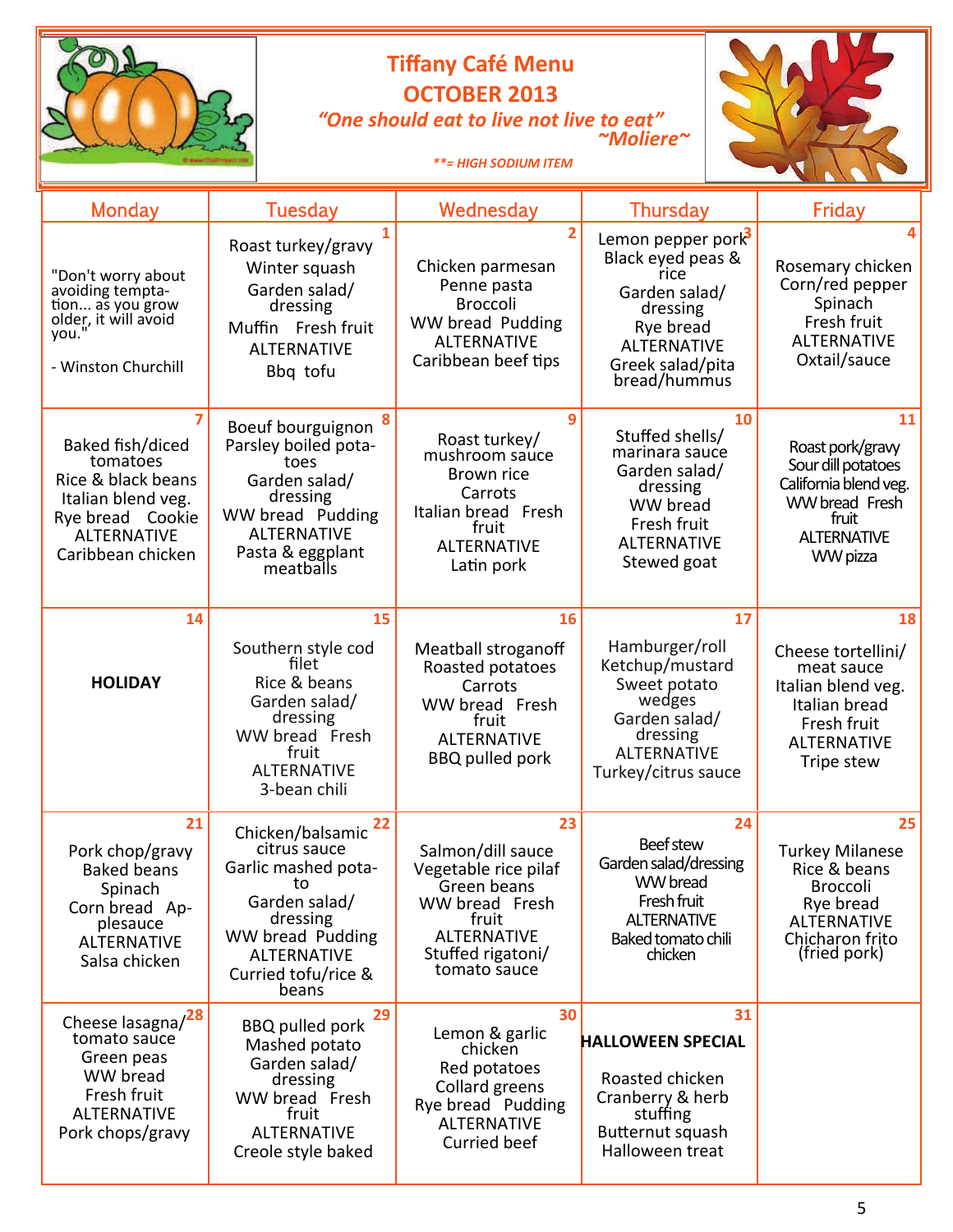|                                                                                                                                                                                                                                                                                  |                                     | <b>HEALTH AND WELLNESS</b>                                           |                                                                               |  |  |
|----------------------------------------------------------------------------------------------------------------------------------------------------------------------------------------------------------------------------------------------------------------------------------|-------------------------------------|----------------------------------------------------------------------|-------------------------------------------------------------------------------|--|--|
| Tuesday 1st<br>Manicurist (sign up required) \$10.00<br>9:30 a.m.<br>Blood Pressure & Glucose testing<br>Monday 7th,<br>12:00 p.m.<br>Manicurist (sign up required) \$10.00<br>Tuesday 15th,<br>9:30 a.m.<br>Manicurist (sign up required) \$10.00<br>Tuesday 29th,<br>9:30 a.m. |                                     |                                                                      |                                                                               |  |  |
| Monday                                                                                                                                                                                                                                                                           | 9:00 a.m.                           | <b>EXERCISE</b><br>YOGA (\$5.00)                                     | <b>Tiffany Room</b>                                                           |  |  |
| Tuesday & Thursday<br>Monday                                                                                                                                                                                                                                                     | $10:30$ a.m.<br>9:00 a.m.           | <b>Chair Exercise</b><br><b>Total Body Exercise</b>                  | <b>Tiffany Room</b><br><b>Community Center</b>                                |  |  |
| Tuesday<br>Tuesday<br>Wednesday                                                                                                                                                                                                                                                  | 1:00 p.m.<br>5:00 p.m.<br>9:00 a.m. | Cribbage<br><b>Total Body Exercise</b><br><b>Total Body Exercise</b> | <b>Community Center</b><br><b>Community Center</b><br><b>Community Center</b> |  |  |
| Thursday                                                                                                                                                                                                                                                                         | 5:00 p.m.                           | <b>Total Body Exercise</b>                                           | <b>Community Center</b>                                                       |  |  |

#### **VTech CareLine Home Safety Telephone System Bundle with Two CareLine Accessory Handsets and One Impulse Strapless Portable Safety Pendant**

Now there's a new way to stay in touch and stay safe at home. Introducing the VTech CareLineTM SN6197 home safety telephone system. Ideal for the VTech CareLineTM SN6197 home safety telephone system. Ideal for<br>everyday conversations and emergency situations, it comes with corded and cordless phones, plus a portable safety pendant. **There are no monthly** monitoring fees, installation costs or contracts. In fact, there's nothing else<br>like it. Bundle Includes1- VTech CareLineTM Home Safety Telephone Sys-<br>tem2- CareLine SN6107 Accessory Handset1- Impulse Strapless Heart Rate Monitor

#### **No Monthly Monitoring Fees**

No Monthly monitoring fees, installations costs or contracts.

#### **Voice Announce Caller ID**

Always know who's calling, even when you're in the other room. All devic‐ es announce the names of your callers through the speakerphones.

#### **Audio Assist**

Need more help hearing what's being said? Use Audio Assist to temporari-<br>ly boost up the volume while you're on a call or listening to your messages.

#### **Digital Answering System**

Missed calls? The touch of a button retrieves all your messages

#### **Call For Help**

One-button or voice-activated dialing-no third parties required.

#### **Portable Safety Pendant**

Everyday conversations and emergency calls to 911 or a family member or both, are just a speed-dial button away.<br>Wear it around your neck or clipped to your waistband for the most mobility at home.

# **OCTOBER HISTORICAL EVENTS**

**October 10, 1959** - The first passenger service circling the globe was announced by Pan American World Air-<br>ways.

October 14, 1912 - Theodore Roosevelt was shot from a distance of six feet and wounded, while leaving a<br>hotel in Milwaukee, Wisconsin during his campaign tour. The bullet struck a bulky manuscript in his coat<br>pocket, then

**October 16, 1929** -The Tremont Hotel in Boston, Massachusetts, the first luxurious hotel in America,<br>opened its doors with a dollar-a-plate dinner, attended by Daniel Webster and Edward Everett. This 170room hotel offered many first-time luxuries and conveniences such as private bedrooms with door locks,<br>soap and a pitcher of water in each room, indoor toilets (eight water closets), menus in the dining room,<br>room clerks,

**October 28, 1936** ‐ Harvard College was founded.

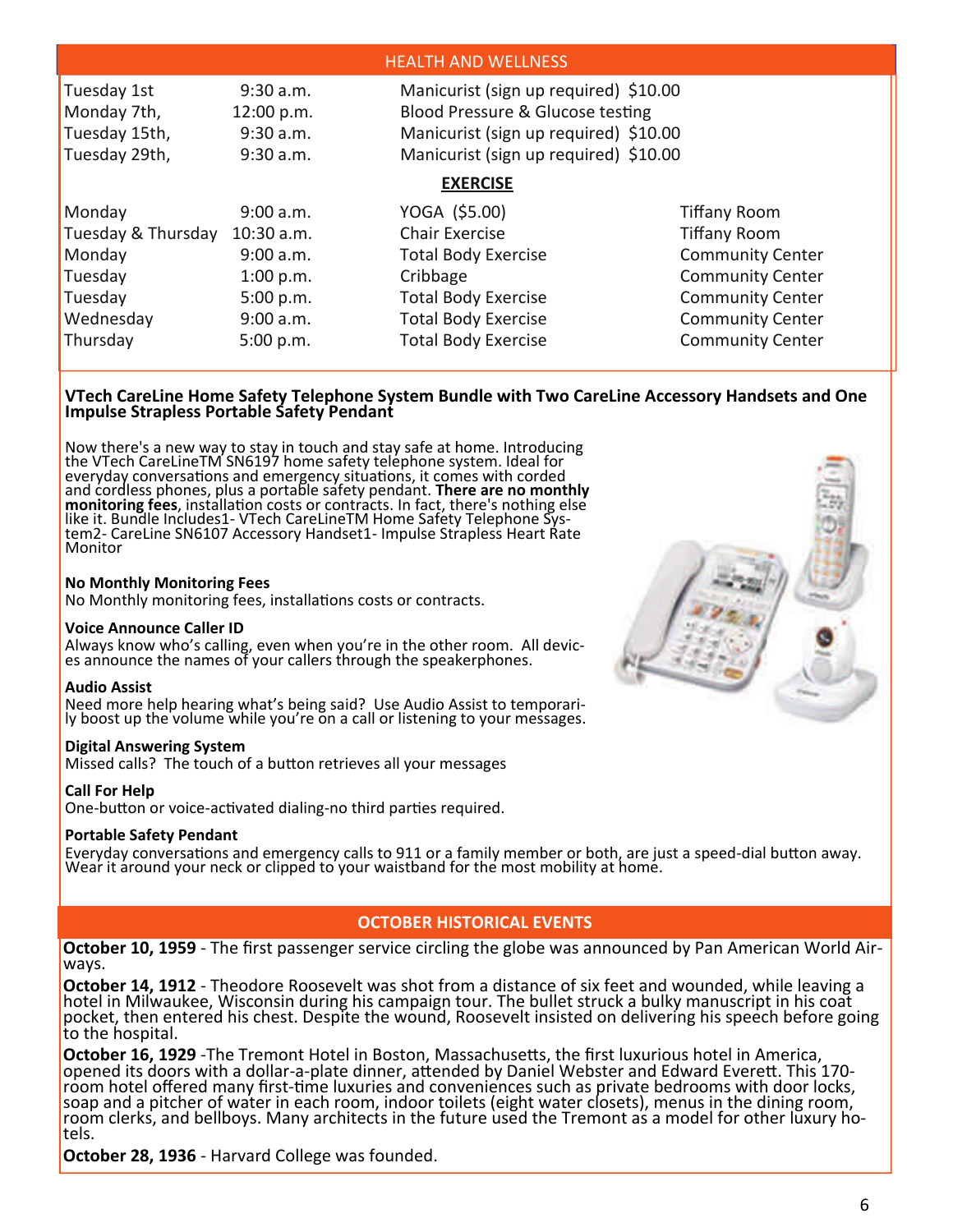# **Quick Crossword Puzzle #1071**

**Across**

| ACIOSS                                                               |     |                 |    |    |    |    |    |    |
|----------------------------------------------------------------------|-----|-----------------|----|----|----|----|----|----|
| 6. An ancient Greek philosopher                                      |     |                 |    | 2  | з  | 4  | 5  |    |
| 7. Rule                                                              |     | 6               |    |    |    | 7  |    | 18 |
| 9. Clue                                                              |     |                 |    |    |    |    |    |    |
| 10. Mallee                                                           |     |                 |    |    |    |    |    |    |
| 11. Reciprocals                                                      |     |                 |    |    |    |    |    |    |
| 13. Incongruous<br>15. Aquatic plant                                 | l9. |                 |    | 10 |    |    |    |    |
| 17. An object                                                        |     |                 |    |    |    |    |    |    |
| 18. Reflected sound                                                  |     |                 |    |    |    |    |    |    |
| 19. Voice box                                                        |     |                 |    |    |    |    |    |    |
| 20. Overt                                                            | 11  |                 |    |    | 12 | 13 | 14 |    |
| 23. Portion                                                          |     |                 |    |    |    |    |    |    |
| 26. Close                                                            |     |                 |    |    |    |    |    |    |
| 27. A firm open-weave fabric                                         |     |                 |    |    |    |    |    |    |
| 28. Clear up                                                         | 15  | 16              |    | 17 |    |    | 18 |    |
| Down                                                                 |     |                 |    |    |    |    |    |    |
|                                                                      |     |                 |    |    |    |    |    |    |
| 1. Pharmacist                                                        |     |                 |    |    |    |    |    |    |
| 2. Penny pinchers                                                    | 19  |                 |    |    | 20 | 21 |    | 2  |
| 3. Ear-related                                                       |     |                 |    |    |    |    |    |    |
| 4. Boring                                                            |     |                 |    |    |    |    |    |    |
| 5. Speech disorder<br>6. Descendant                                  |     |                 |    |    |    |    |    |    |
| 8. Feed                                                              | 23  |                 | 24 |    | 25 |    | 26 |    |
| 12. Pig                                                              |     |                 |    |    |    |    |    |    |
| 14. In a dutifully compliant manner<br>16. Low leather step-in shoes |     |                 |    |    |    |    |    |    |
|                                                                      |     | $\overline{27}$ |    |    | 28 |    |    |    |
| 17. Categorization<br>21. Give delight to                            |     |                 |    |    |    |    |    |    |
| 22. Picture                                                          |     |                 |    |    |    |    |    |    |
| 24. Brusque                                                          |     |                 |    |    |    |    |    |    |
| 25. Askew                                                            |     |                 |    |    |    |    |    |    |
|                                                                      |     |                 |    |    |    |    |    |    |
|                                                                      |     |                 |    |    |    |    |    |    |

**How to play: The numbers 1 through 9 will ap‐ pear once only in each row, column, and 3x3 zone. There are 9 such zones in each sudoku grid. There is only one correct soluƟon to each sudoku. Good luck!**

**Difficulty level: medium.** 

|                |                |                |                | $6\phantom{1}6$ | $\hat{2}$ | $\overline{7}$ |   |
|----------------|----------------|----------------|----------------|-----------------|-----------|----------------|---|
|                |                |                |                | $\overline{4}$  | 9         |                | 3 |
|                |                |                |                |                 |           |                |   |
| $\frac{3}{4}$  | 3              |                |                |                 |           |                |   |
|                | 6              |                | 7              | $\overline{2}$  |           |                |   |
|                |                | $\overline{2}$ | 9              |                 |           |                |   |
|                | $\overline{7}$ | $\overline{6}$ | $\overline{4}$ | 9               |           |                |   |
|                |                |                |                |                 |           |                |   |
| $\overline{2}$ |                | 5              |                |                 |           | 8              |   |

### *A Bit More Humor*

A person without a sense of humor is like a wagon without springs. It's jolted by every pebble on the road.